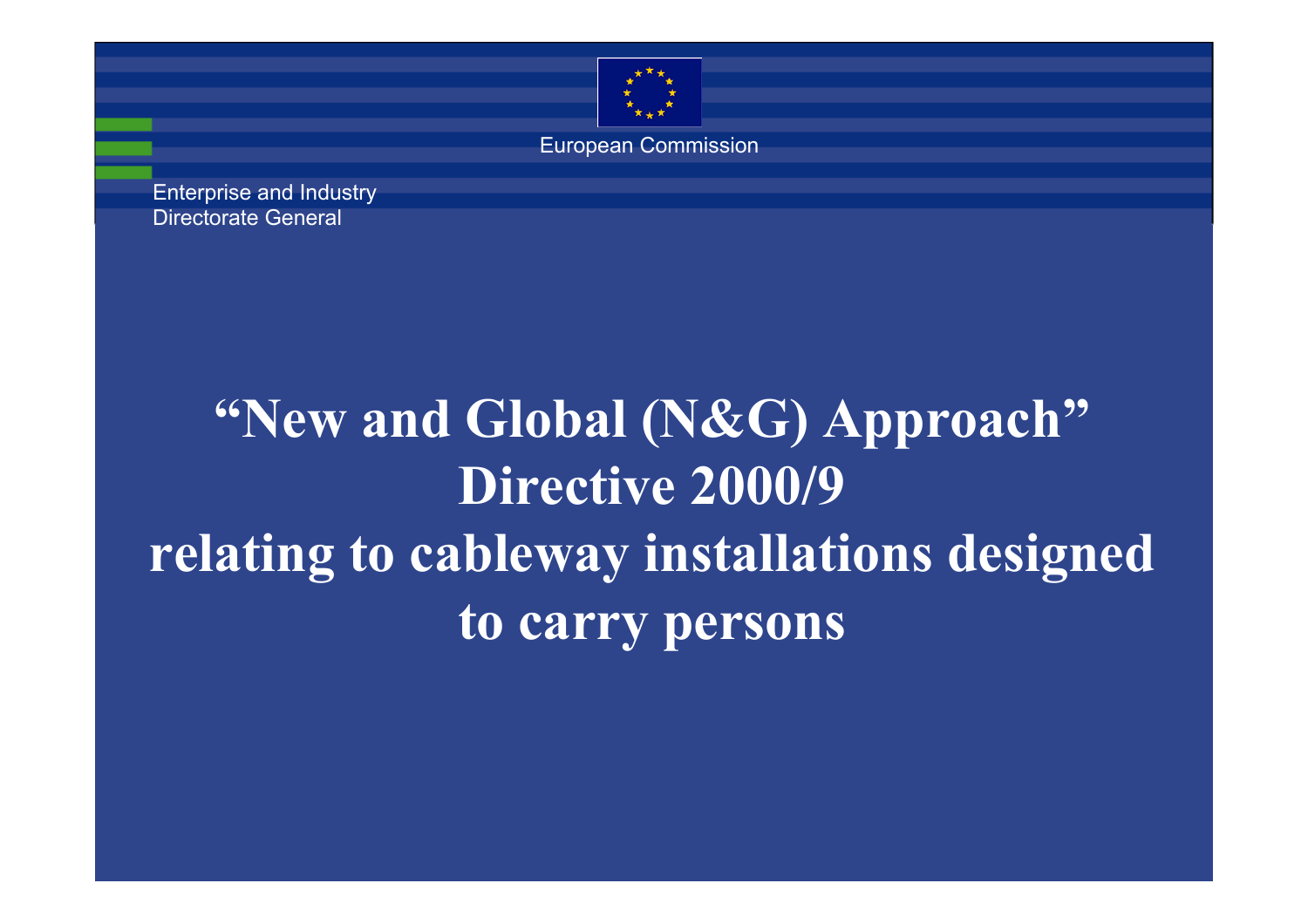# **Content**

- 1. Scope
- 2. "New & Global" Approach
	- 1. Standardization
	- 2. Conformity Assessment
	- 3. Notified Bodies
	- 4. Market Surveillance
- 3. Specific Features
- 4. Conclusion
- 5. Additional Information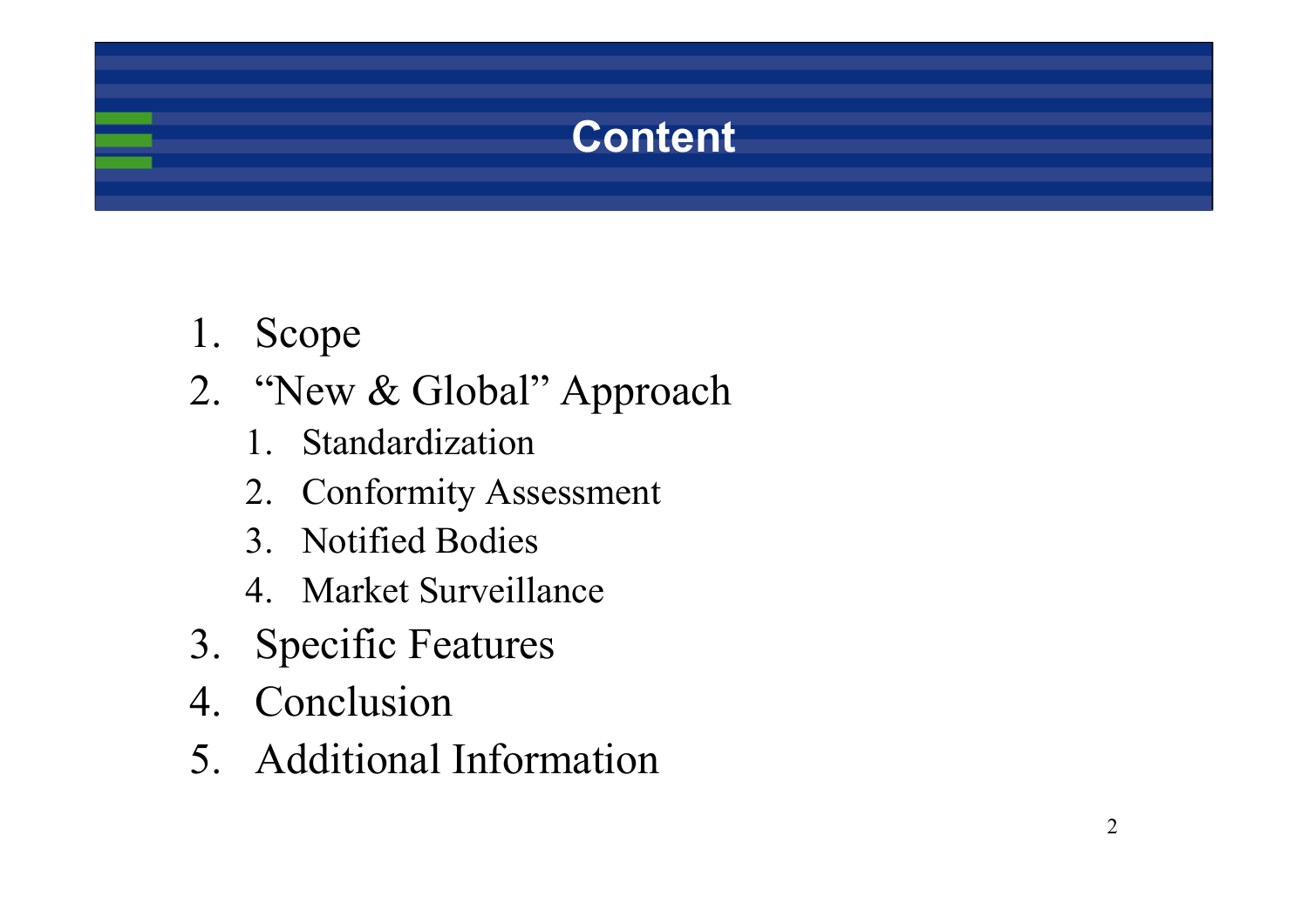## **Cableway Installations Scope of Directive (1)**

All cableway installations ("ropeways") made up of several components designed, manufactured, assembled and put into service with the objective of carrying persons (art 1)

- $\triangleright$  Cable and the passenger transport objective are essential
- ¾ Installations: funicular railways, cable cars (including gondolas and chairlifts) & drag lifts
- $\triangleright$  Distinction between safety components (SC ch. II), subsystems  $(SS - ch. III)$  and installations (ch. IV) with separate rules respectively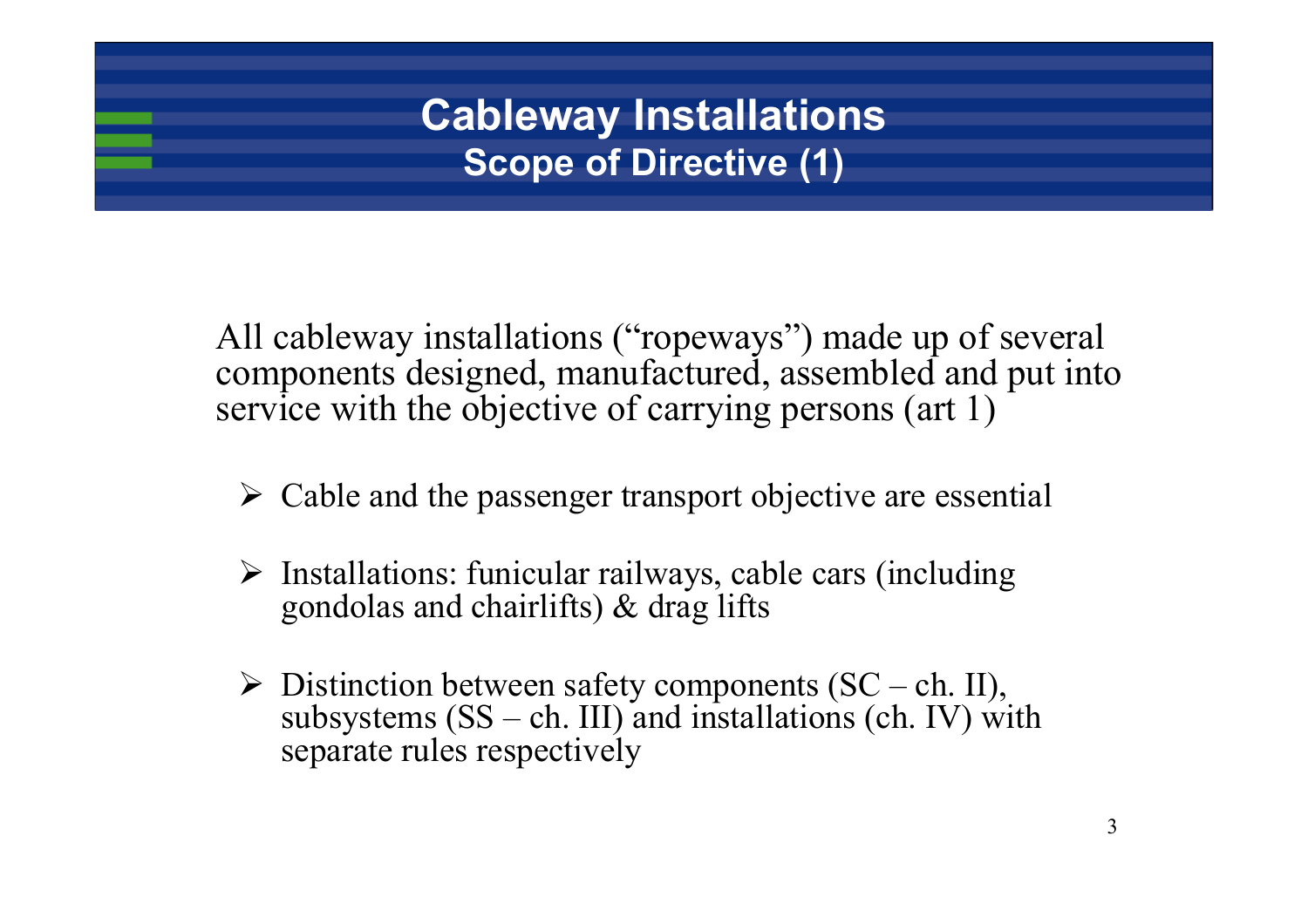## **Cableway Installations Scope of Directive (2)**

- $\triangleright$  All installations built and put into service and SS & SC placed on the market for the first time as from its full entry into force (3 May 2004 for the 25 MS)
- $\triangleright$  In the event that important characteristics, SS or SC of existing installations undergo modifications for which a new authorization of entry into service is required by the MS, such modifications and their repercussions on the installation as a whole must satisfy the essential requirements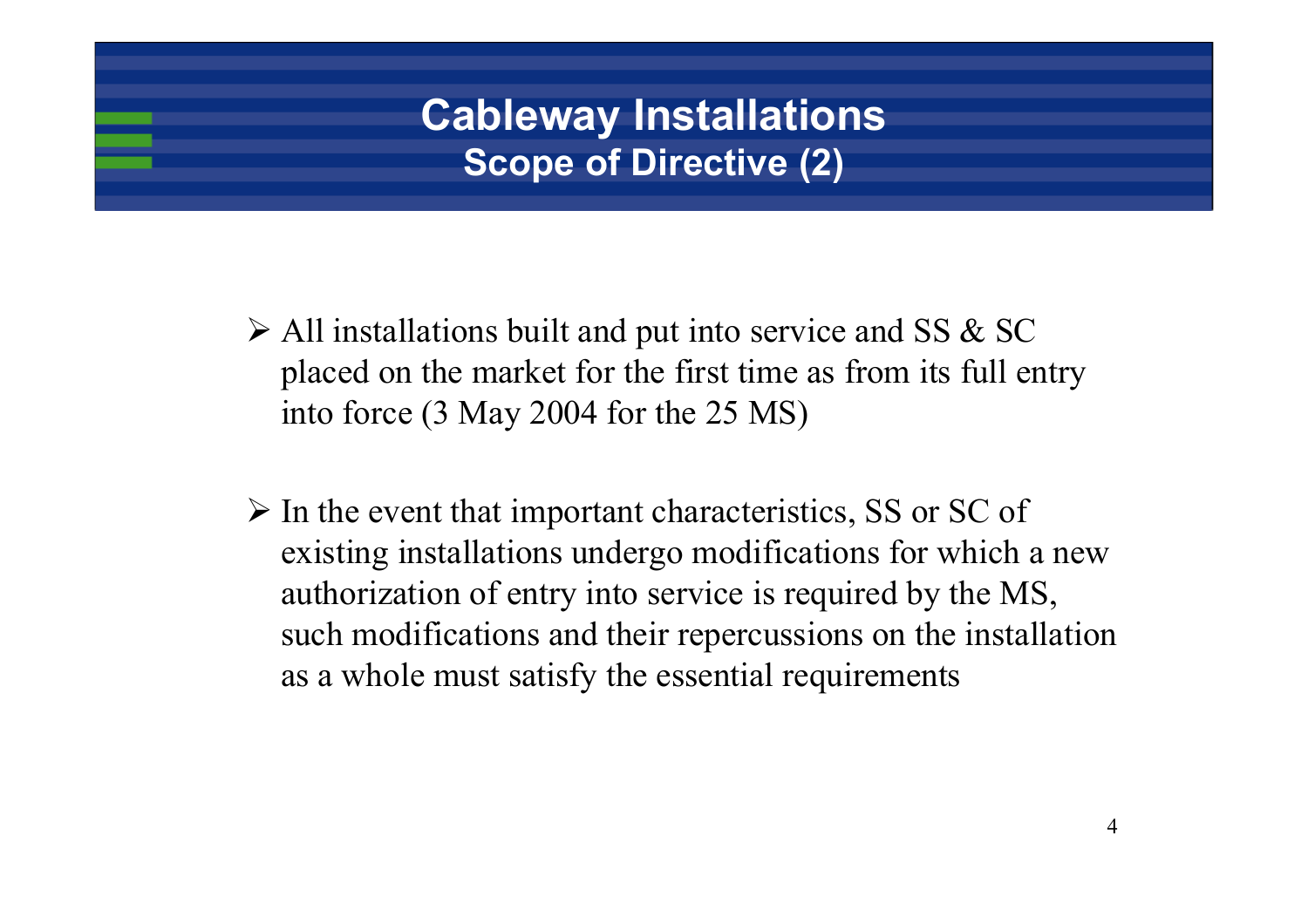# **Cableway Installations "New & Global" Approach – General Principles (1)**

- Legislative harmonization limited to essential requirements (Annex II)
- Only products fulfilling the essential requirements may be placed on the market and put into service
- Technical specifications of products meeting the essential requirements are laid down in harmonized standards (CEN TC-242)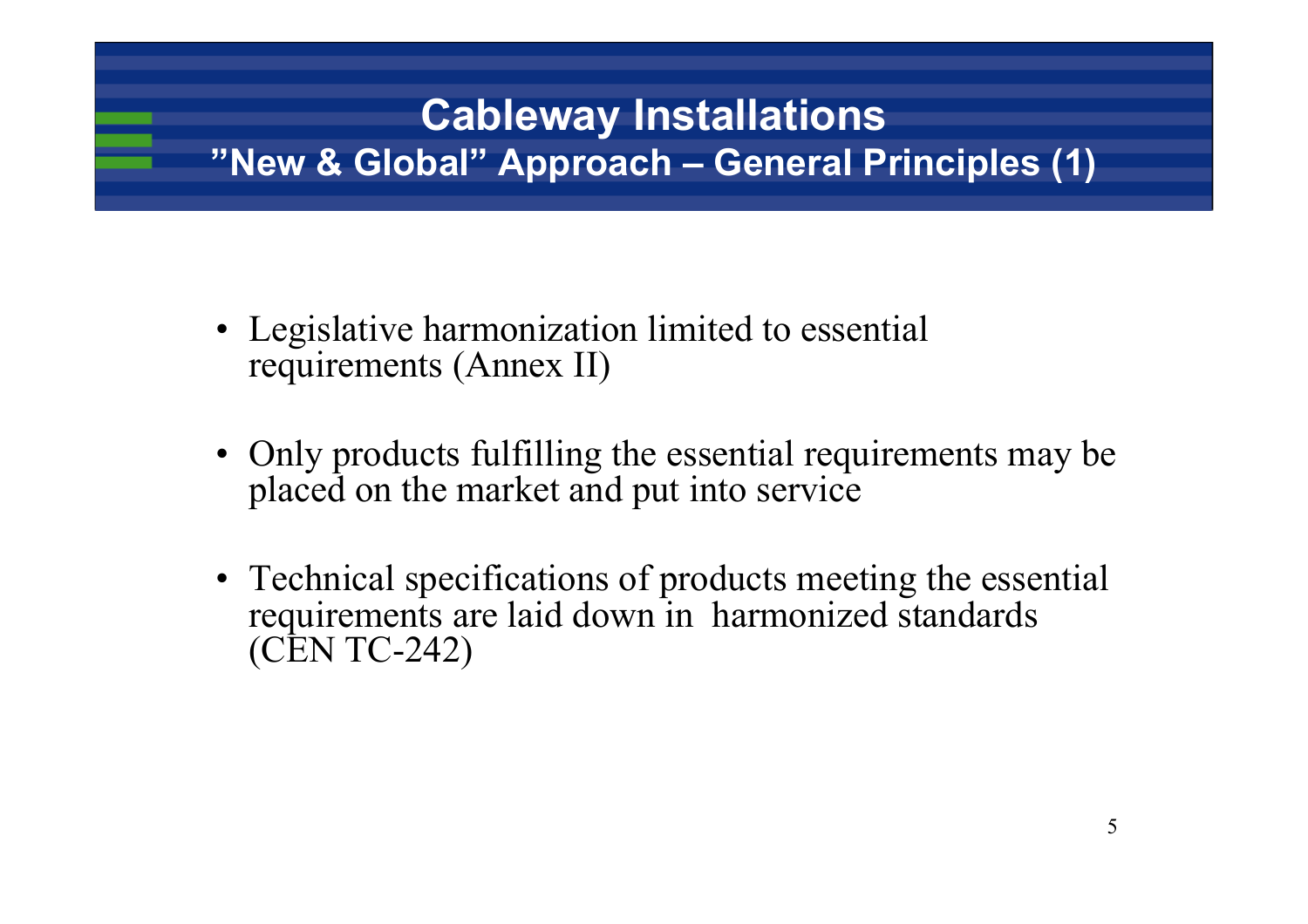# **Cableway Installations "New & Global" Approach – General Principles (2)**

- Application of harmonized standards remains voluntary, but products manufactured in compliance benefit from presumption of conformity
- Manufacturers may apply the conformity assessment procedures (Annex  $\overline{V}$  & Annex VII)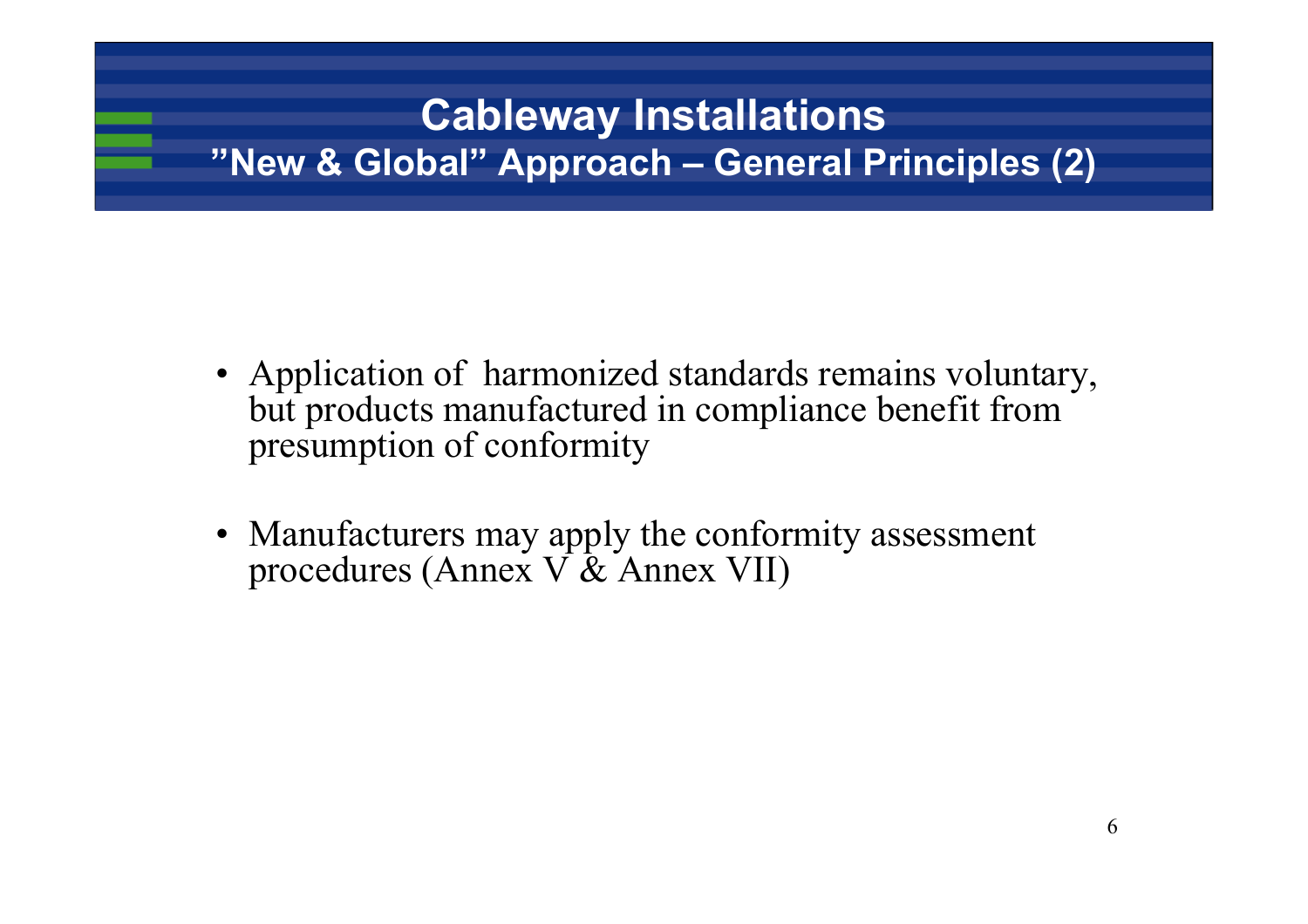#### **Cableway Installations "New & Global" Approach – Standardization (1)**

Installations, subsystems and safety components must comply with essential requirements (Annex II) that specify only target results

CEN has developed a standardization programme in support of Directive 2000/9 composed of 25 standards and 2 technical reports

The consolidated list of references of harmonized standards approved so far by CEN was published in the OJEU (OJ nº C 230, 20 September 2005)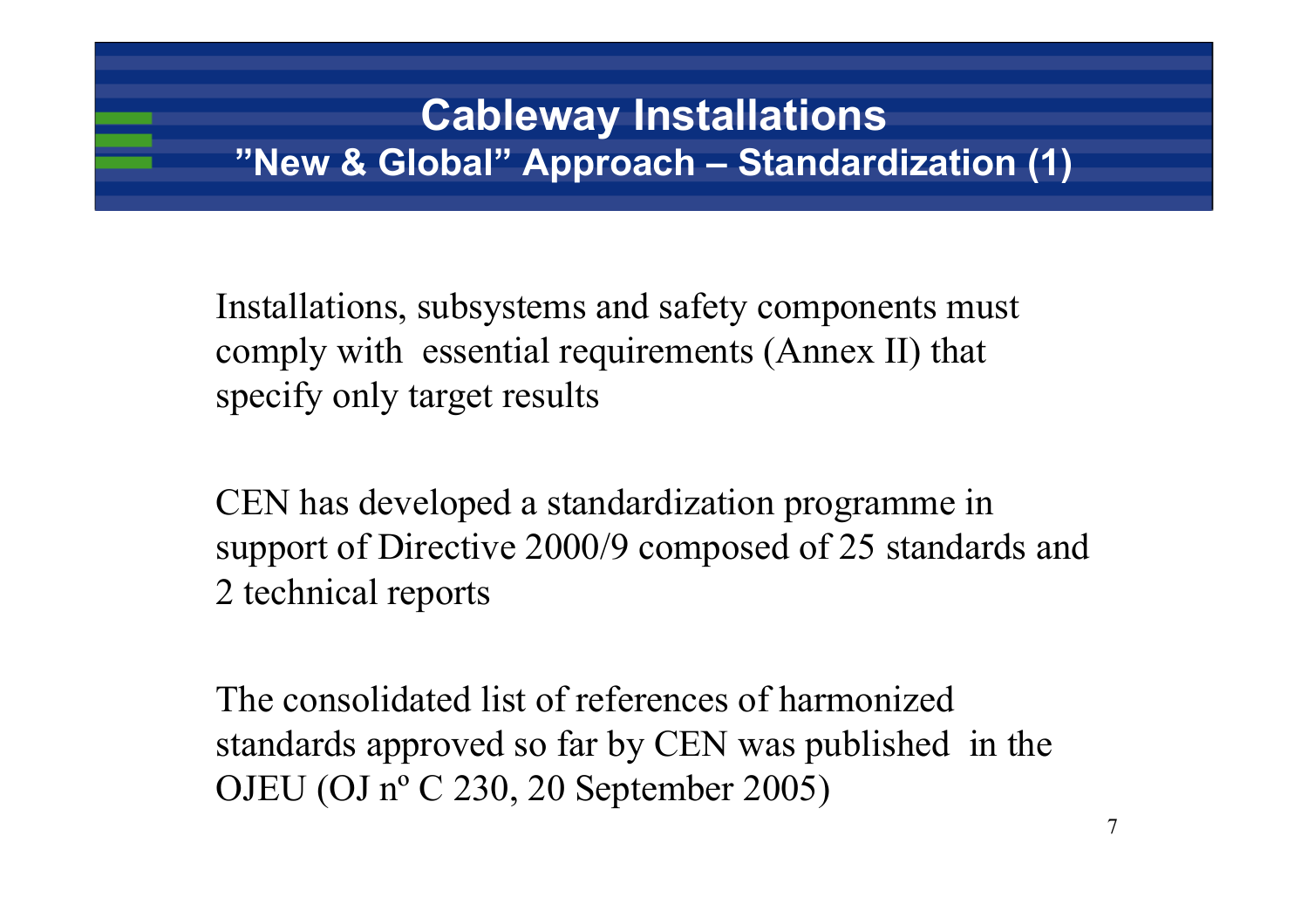#### **Cableway Installations "New & Global" Approach – Standardization (2)**

Although the application of harmonized standards remains voluntary, cableway manufacturers are making full use of them so that their products are benefiting from the presumption of conformity to the corresponding essential requirements of the directive (art 3)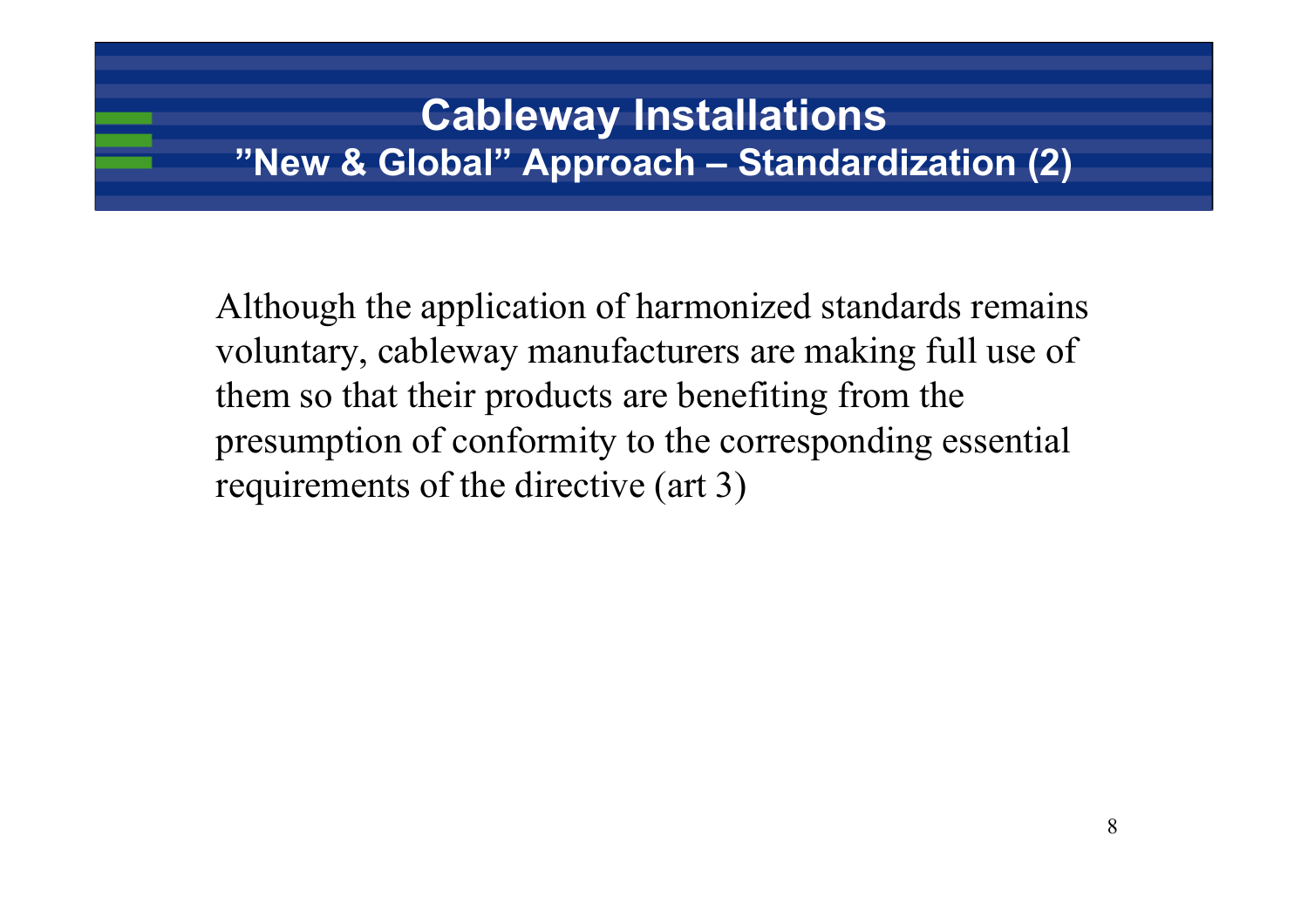#### **Cableway Installations "New & Global" Approach – Conformity Assessment**

The manufacturer has to submit safety components & subsystems to a conformity assessment procedure by a Notified Body of his choice

Safety components:

 $\blacktriangleright$  Modules B+D, B+F, H, G (Annex V)

 $\triangleright$  Affix the CE marking + EC declaration of conformity

Subsystems:

¾EC examination procedure (Annex VII)

 $\triangle$ EC declaration of conformity (no CE marking)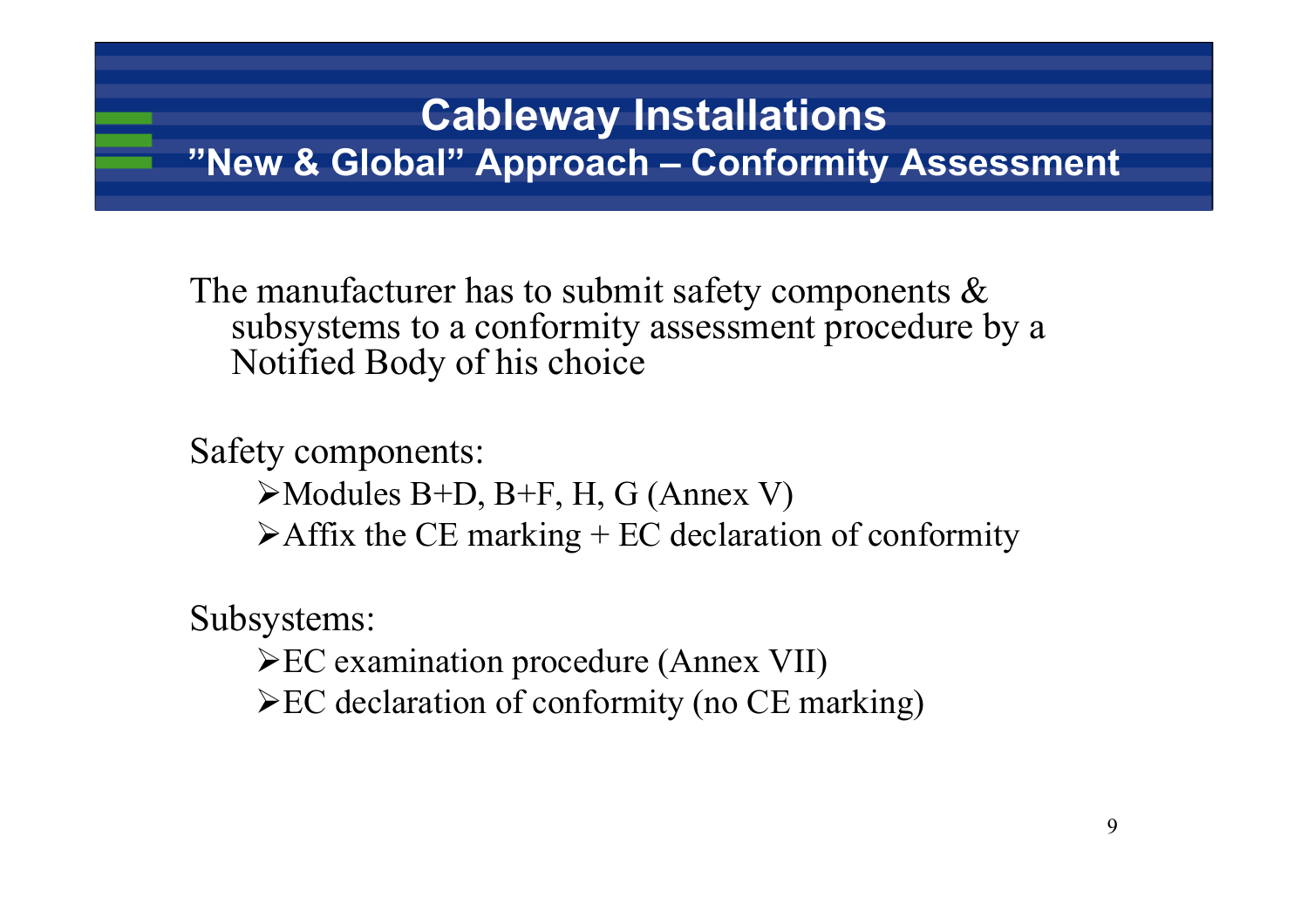#### **Cableway Installations "New & Global" Approach – Notified Bodies (NB) (1)**

Main concern: safety of passengers – procedure for assessing conformity must be necessarily conducted by NB (art 16)

Choice lies with the manufacturer who needs not to consider nationality

MS are responsible (not obliged) for designating NBs subject to the criteria of Annex VIII

NB's compliance with criteria must be subject to regular surveillance by the MS

Once notified by a MS, the NB can immediately act throughout the whole internal market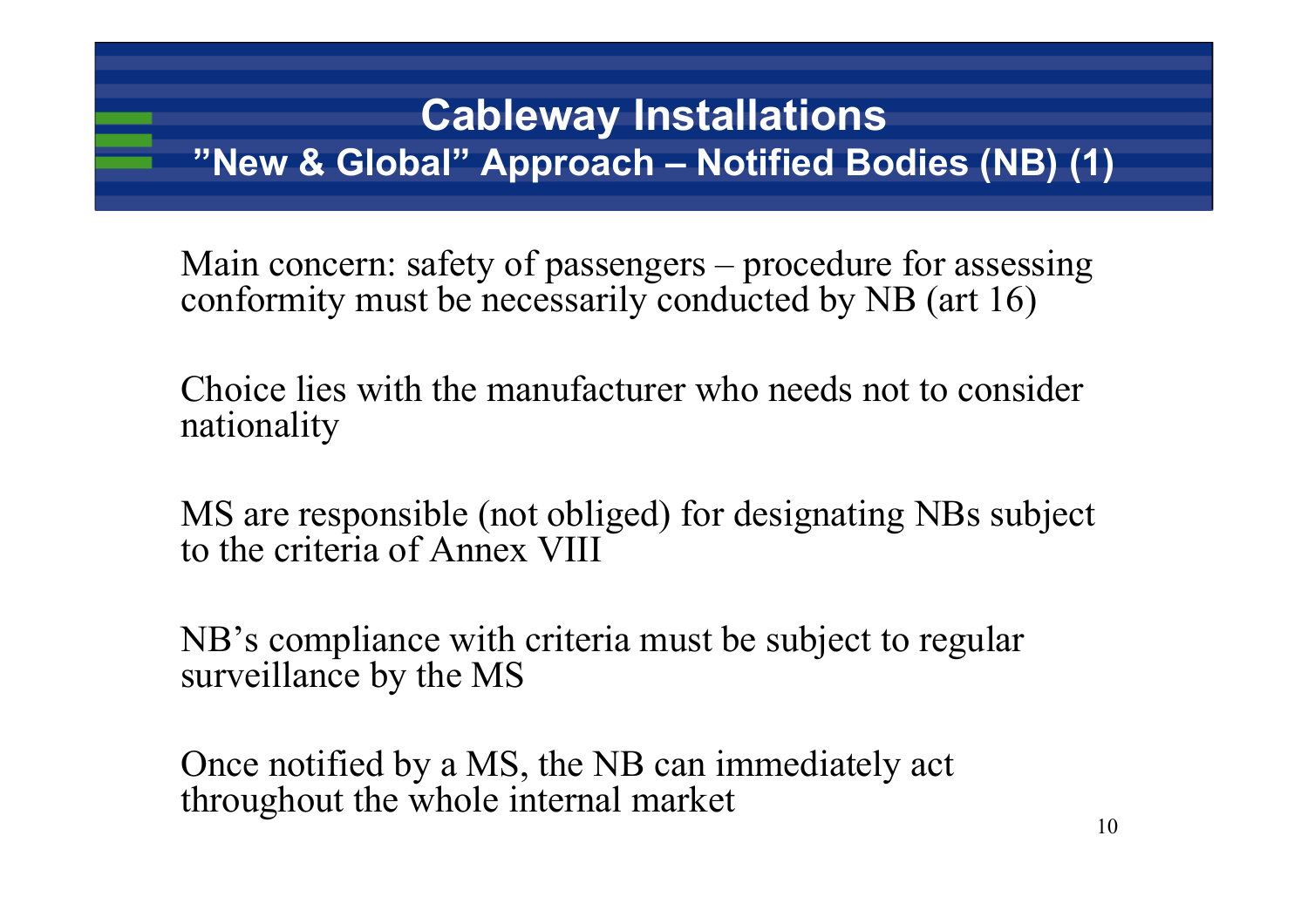#### **Cableway Installations "New & Global" Approach – Notified Bodies (NB) (2)**

Coordination of NB is organised under the authority of the Standing Committee (art 17) within the "Cableways Sectoral Group of NB" (CSG)

Cooperation and technical discussions of CSG are confined to issues relating to conformity assessment and do not broach legal matters or the interpretation of the Directive

Specific list of NB for this Directive can be consulted at

- ¾ http://europa.eu.int/comm/enerprise/nandois/home/index.cfm
- 11¾ http://europa.eu.int/comm/enerprise/rail\_guidedtransport/cab leways.htm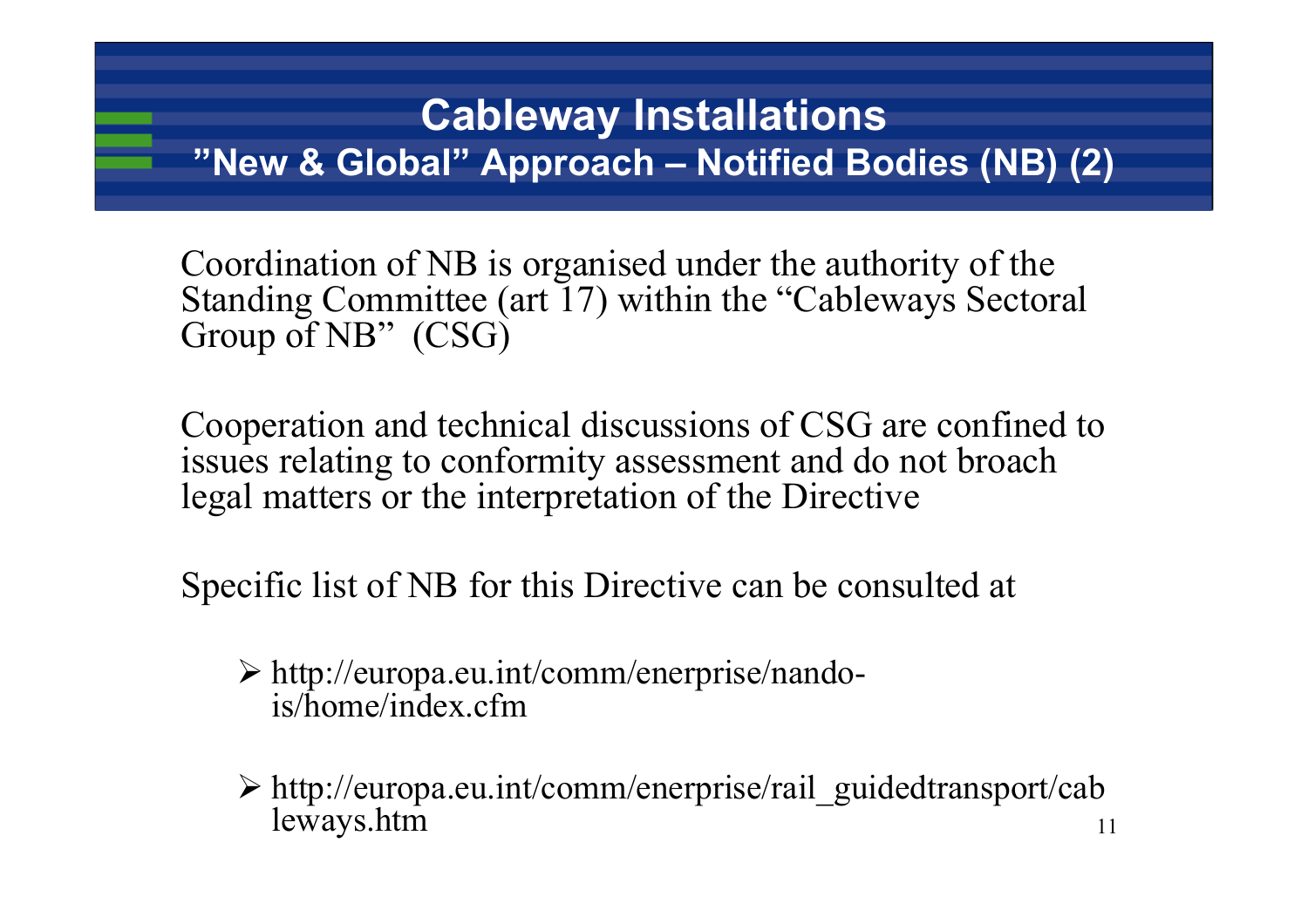#### **Cableway Installations "New & Global" Approach – Market Surveillance (1)**

Market surveillance is crucial for correct application of Directive

Responsibility is with MS; it takes place after manufacturer has placed the SC or SS on the market

Two main obligations:

- ¾ Ensuring compliance of SC and SS placed on the market or brought into service with the Directive
- ¾ If necessary, on a case by case basis, taking corrective measures proportionate to the level of risk to enforce conformity (e.g. safeguard clause art 14)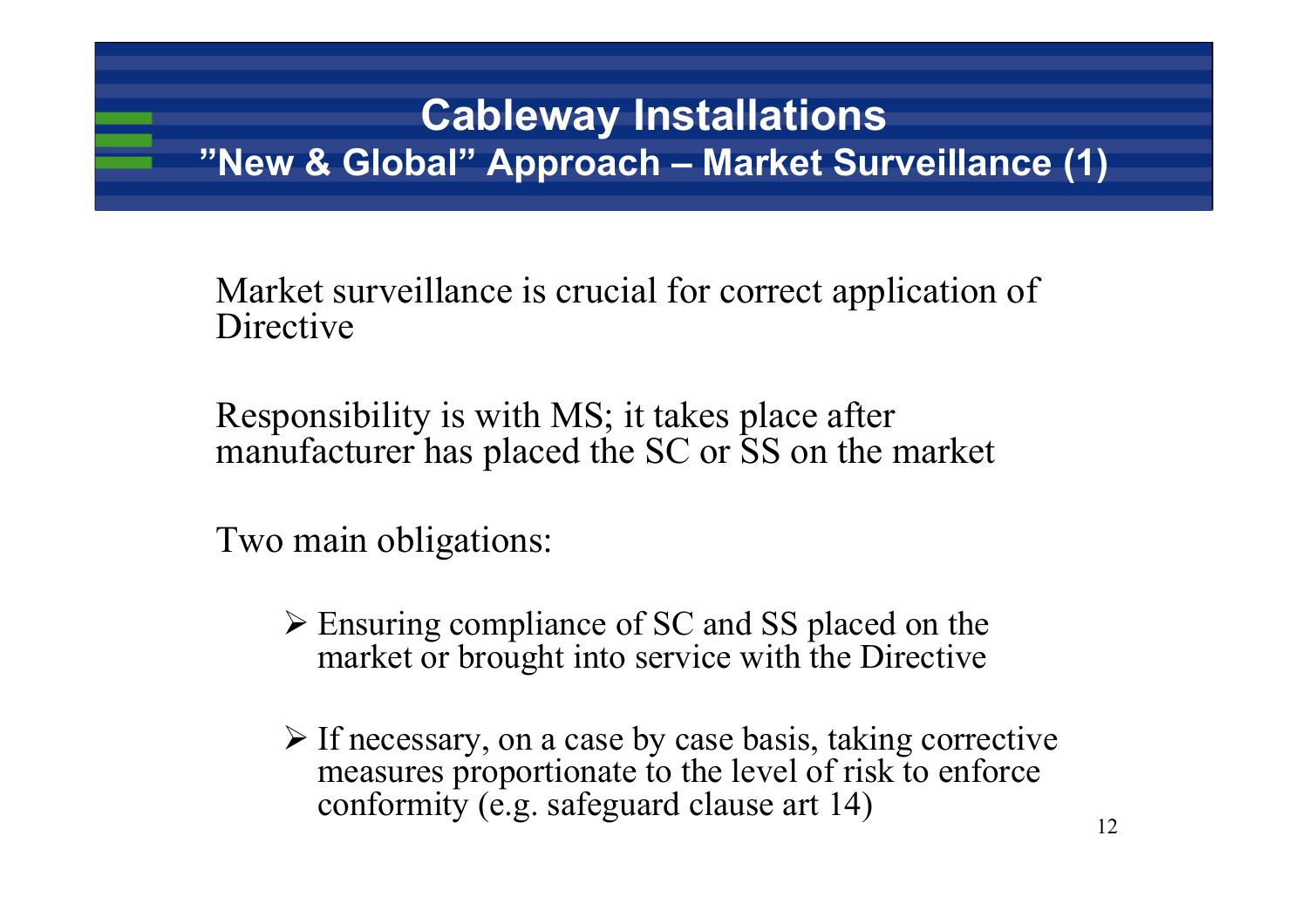## **Cableway Installations "New & Global" Approach – Market Surveillance (2)**

Each MS is free to apply its own system without constraints provided that is effective and covers the entire territory

MS regularly exchange information on their market surveillance implementing measures at the Standing Committee meeting (art 17) with

 $\triangleright$  Commission and

¾ other MS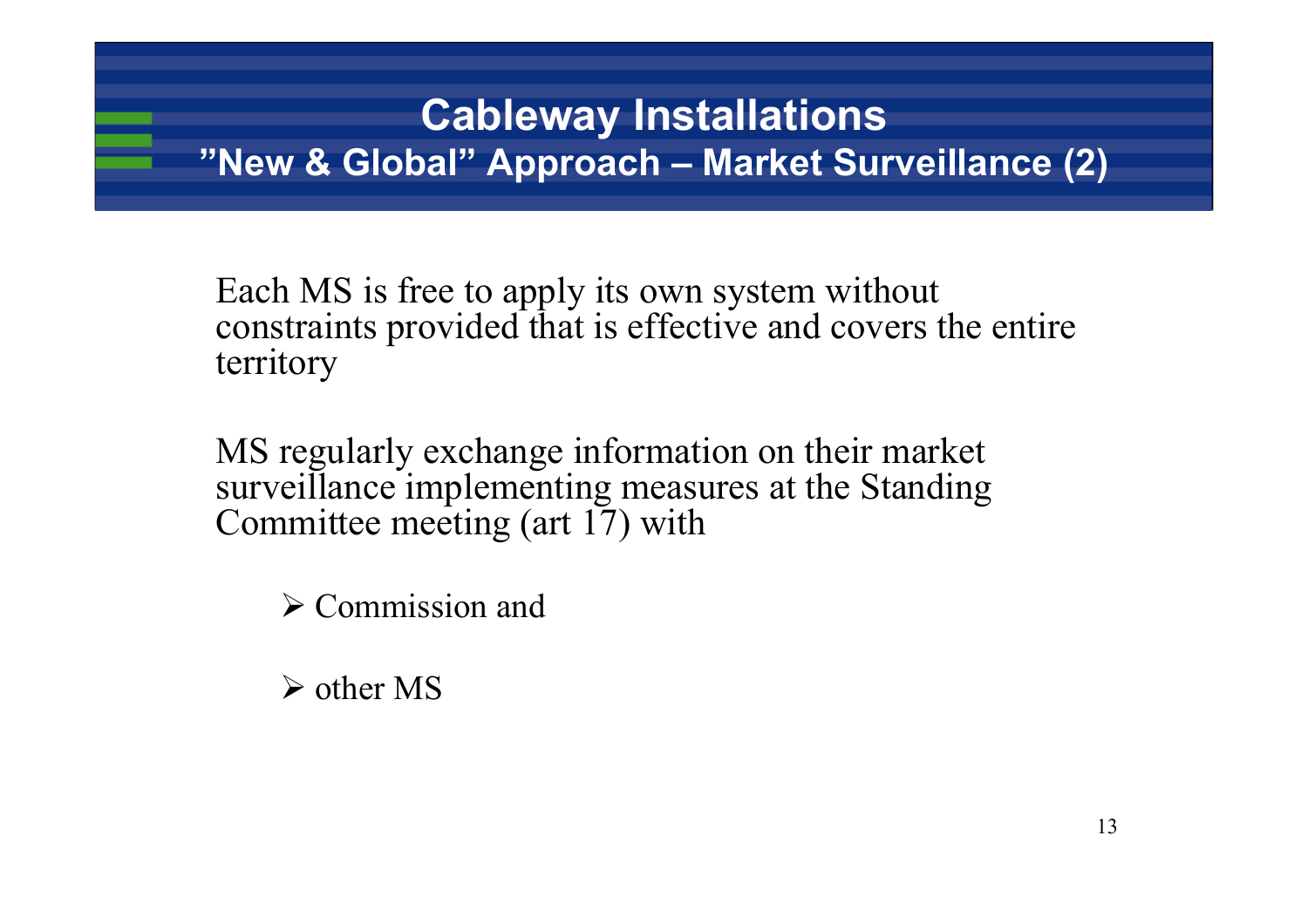# **Cableway Installations Specific Features (1)**

- Cableway installations are not a conventional product: they are inseparably linked on-site infrastructures & industrial ("commercial") products
- This fact leads the Directive to present a hierarchical product breakdown covering the concepts of

 $\blacktriangleright$ Installations (ch. IV)

¾Subsystems (ch. III)

¾Safety components (ch. II)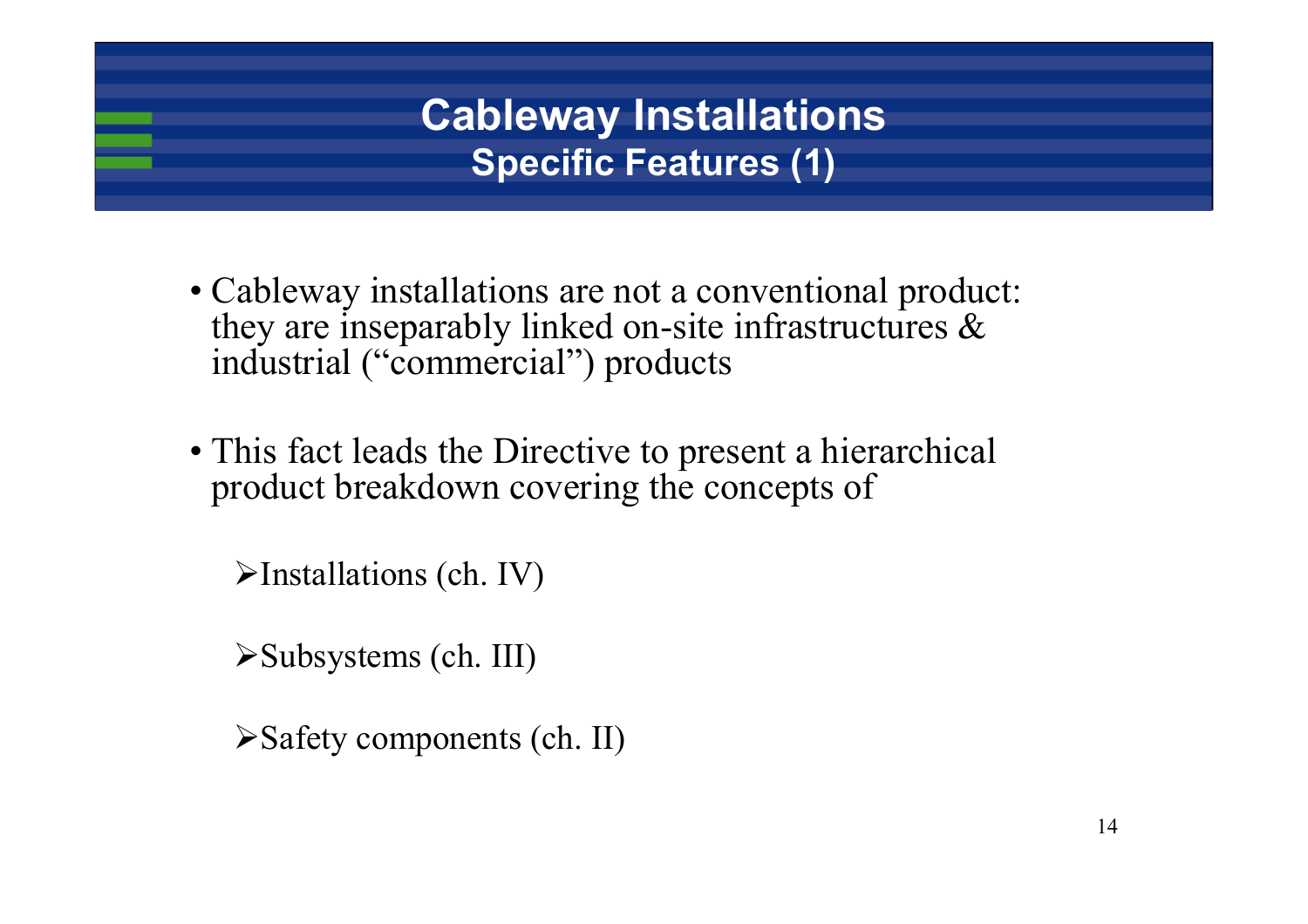### **Cableway Installations "New & Global" Approach – Specific Features (2)**

- On-site integration means
	- ¾ MS are free to adopt their site-development rules and building and operating approval procedures (ch. IV)
	- $\triangleright$  Directive regulates industrial production aspects and the corresponding market of safety components (ch. II) and subsystems (ch. III)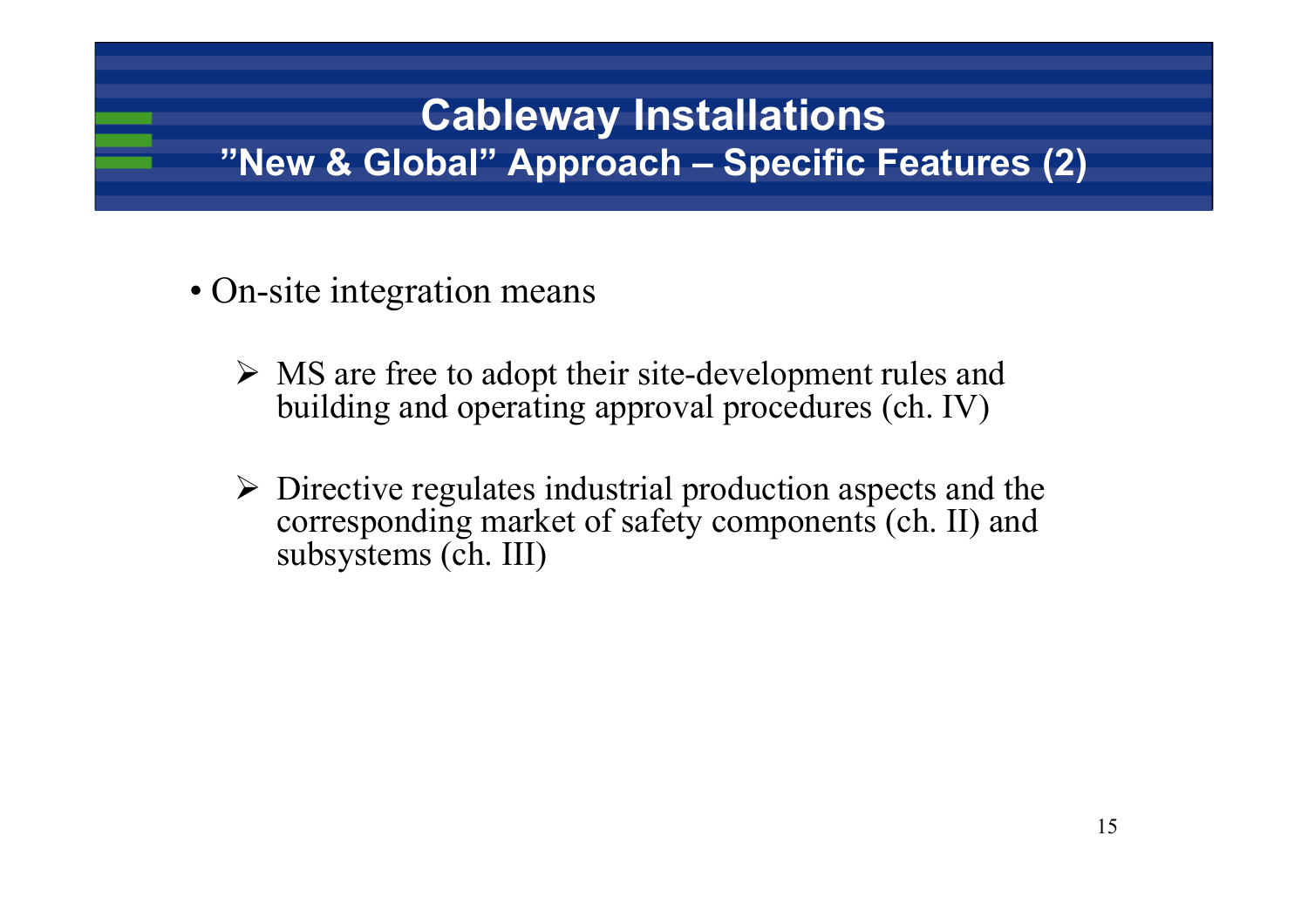## **Cableway Installations Conclusions (1)**

Directive concerns not only goods in circulation - safety components (SC) & subsystems (SS) but also on-site installations (art 1)

Rules & operational structure of the "N&G" Approach applies to SC (ch. II) and SS (ch. III)

Directive does not deal with the authorization procedures. This is not necessary in the context of the free movement of goods provided that these procedures do not hinder the free movement.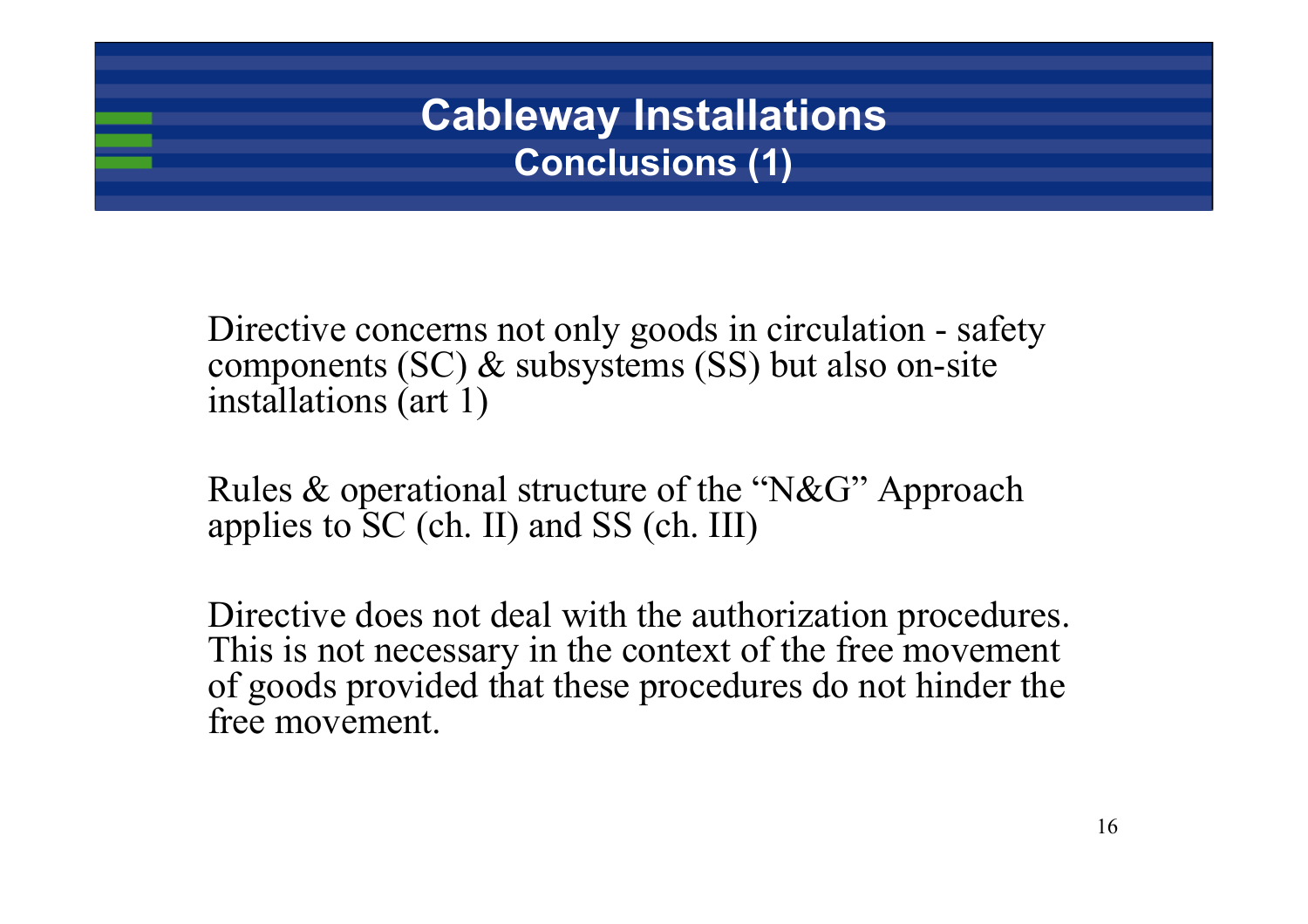#### **Cableway Installations Conclusions (2)**

Link between the on-site installation (not subject to the free movement of goods and therefore remaining within the jurisdiction of the MS) and the "commercial" industrial items (subject to the free movement of goods) is established by the obligation to carry out a safety analysis and report in respect to all planned installations

Aim of the safety analysis is both to ensure the ultimate safety of the installation and identify the safety components and subsystems subject to the Directive.